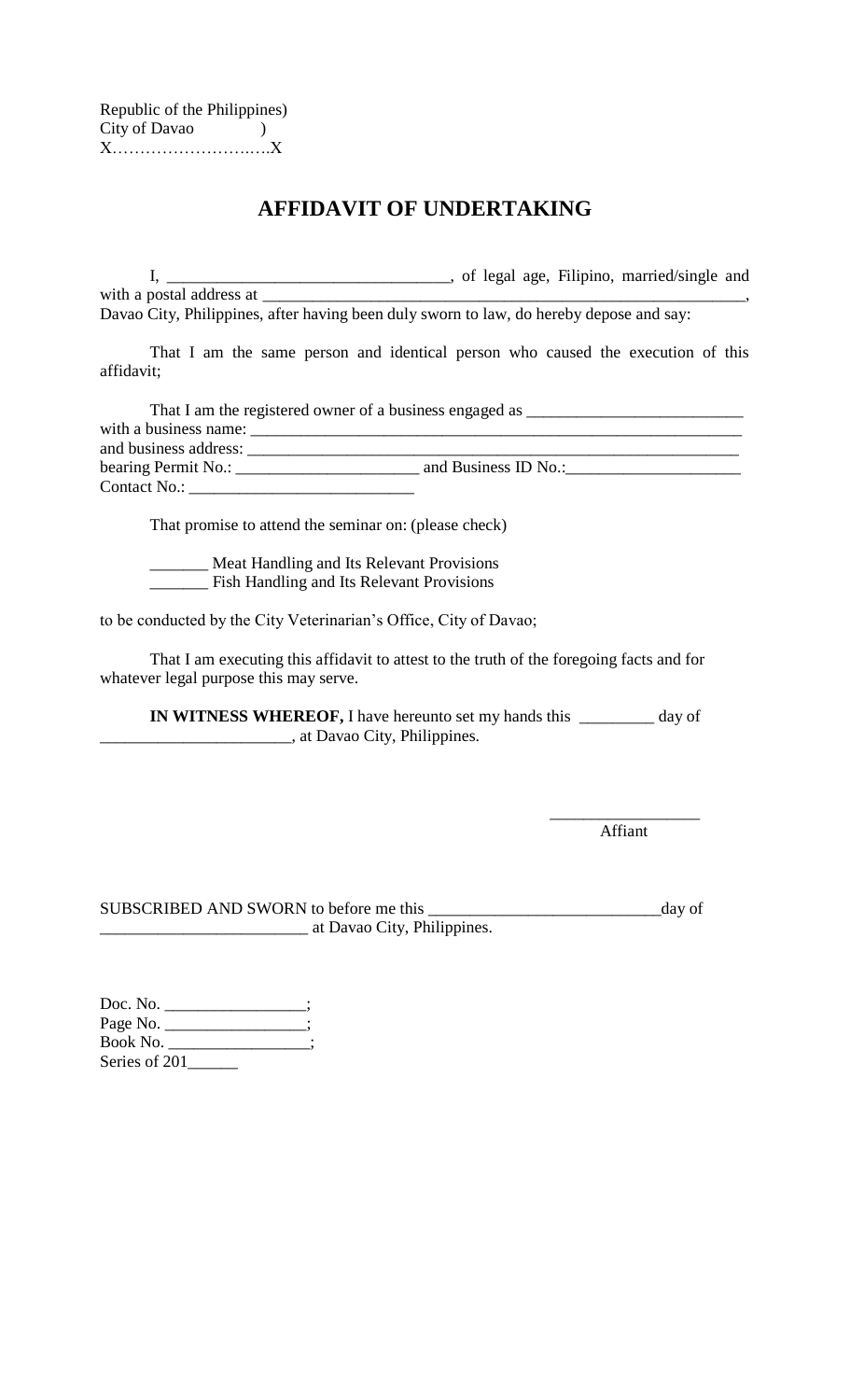## **Business Category: (New and Blocked)**

- 1. Meat Vendor/Dealer/Retailer/Supplier/Distributor and Retailer of meat
- 2. Meat Processor/lechon (manok/baboy/baka)
- 3. Meat Shop
- 4. Meat Van Operator
- 5. Dressing Plant and Slaughterhouses
- 6. Fish Vendor/Dealer/Retailer/Supplier/Distributor and Retailer of fish
- 7. Dried Fish and Salted Fish Vendor/ Retailer/Supplier/Distributor
- 8. Tahong Vendor/ Retailer/Supplier/Distributor
- 9. Livestock Dealer
- 10. Live Chicken Retailer/Dealer/Supplier

Requirement:

1. Affidavit of Undertaking notarized by a lawyer

Business Category: (New and Blocked)

- 1. Farm Animals
	- a. Piggery/ Hog Raising/Swine Raising
	- b. Cattle Raising
	- c. Goat Raising
	- d. Poultry Farm/Poultry Production d1. Native/Broiler/Layer/Ducks/Gamefowl/Turkey/Quail

Requirements:

- 1. Affidavit of Undertaking
- 2. Farm Inventory Form